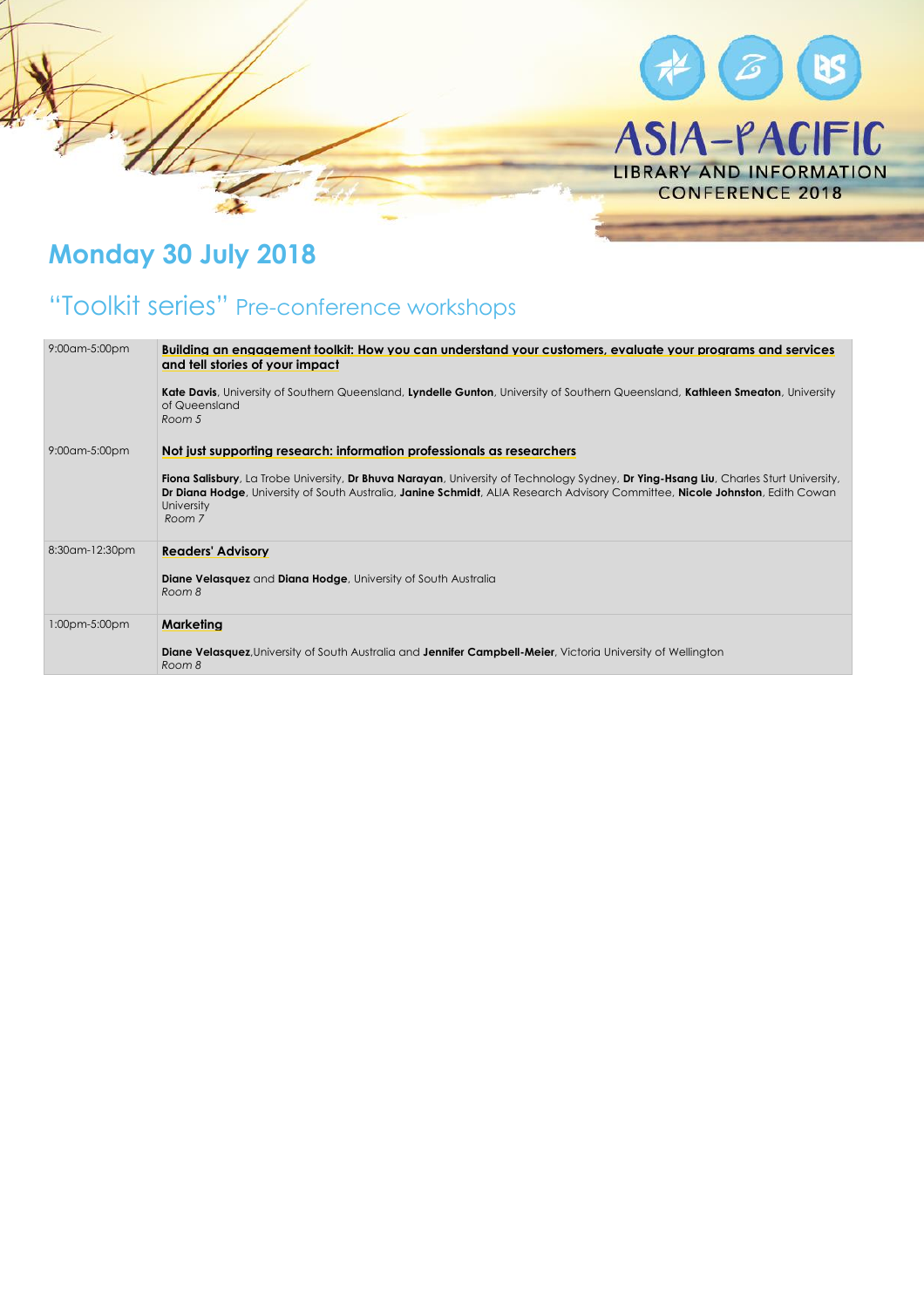# **Tuesday 31 July 2018**

| 8:00am             | <b>Registration opens</b><br>Foyer, Gold Coast Convention and Exhibition Centre                                                                                                                                          |                                                                                                                                                                                     |                                                                                                                                                                                                                                                             |
|--------------------|--------------------------------------------------------------------------------------------------------------------------------------------------------------------------------------------------------------------------|-------------------------------------------------------------------------------------------------------------------------------------------------------------------------------------|-------------------------------------------------------------------------------------------------------------------------------------------------------------------------------------------------------------------------------------------------------------|
| 7:30am-9:30am      | Breakfast series workshop- Australian Breakfast Book Buffet<br>Patricia Genat, ALS Library Services<br>Foyer E                                                                                                           |                                                                                                                                                                                     |                                                                                                                                                                                                                                                             |
| 8:30am             | Exhibition open and arrival tea and coffee<br><b>Exhibition hall</b>                                                                                                                                                     |                                                                                                                                                                                     |                                                                                                                                                                                                                                                             |
| $9:30$ am-10:25am  | <b>Opening ceremony</b><br>Arena 1B                                                                                                                                                                                      |                                                                                                                                                                                     |                                                                                                                                                                                                                                                             |
| 10:25am-10:45am    | Morning tea in the exhibition hall                                                                                                                                                                                       |                                                                                                                                                                                     |                                                                                                                                                                                                                                                             |
|                    | First timers' morning tea<br>Connect space, Exhibition hall                                                                                                                                                              |                                                                                                                                                                                     |                                                                                                                                                                                                                                                             |
| $10:50$ am-11:45am | Keynote address - Lucy Bloom, speaker, consultant and author                                                                                                                                                             |                                                                                                                                                                                     |                                                                                                                                                                                                                                                             |
|                    | Arena 1B<br>Chair - Clare Thorpe                                                                                                                                                                                         |                                                                                                                                                                                     |                                                                                                                                                                                                                                                             |
|                    | <b>CONCURRENT 1</b>                                                                                                                                                                                                      | <b>CONCURRENT 2</b>                                                                                                                                                                 | <b>CONCURRENT 3</b>                                                                                                                                                                                                                                         |
|                    | Arena 1B                                                                                                                                                                                                                 | Arena 1A                                                                                                                                                                            | Rooms 5/6                                                                                                                                                                                                                                                   |
|                    | Chair - Jane Cowell                                                                                                                                                                                                      | Chair – Vicki McDonald                                                                                                                                                              | Chair - Alisa Howlett                                                                                                                                                                                                                                       |
| 11:50am-12:15pm    | Cultivating Maori student engagement<br>with libraries<br>Jacinta Beckwith, Hocken Collections -<br>Uare Taoka o Hākena, University of<br>Otago                                                                          | Fixing copyright: removing complexity &<br>contradiction from Australia's library and<br>archives exceptions<br><b>Jessica Coates</b> , Australian Libraries<br>Copyright Committee | Celebrating success: integrating a flipped<br>library instruction class into the University<br>curriculum - the case of Run Run Shaw<br>Library at the City University of Hong Kong<br>Dr. Teresa To, Run Run Shaw Library, City<br>University of Hong Kong |
|                    |                                                                                                                                                                                                                          |                                                                                                                                                                                     |                                                                                                                                                                                                                                                             |
| 12:20pm-12:45pm    | LISRA PROJECT LIGHTNING TALKS                                                                                                                                                                                            | <b>LIGHTNING TALKS</b>                                                                                                                                                              | <b>LIGHTNING TALKS</b>                                                                                                                                                                                                                                      |
|                    | Non-library user immigrants: How can<br>public libraries enhance their information<br>experience?                                                                                                                        | Gathering the glue and the glitter: an<br>empirical study into perceptions of liaison<br>librarians using mixed media artefacts                                                     | Connecting with the LGBT+ community:<br>Diversity and inclusion at the City of Gold<br><b>Coast Libraries</b>                                                                                                                                               |
|                    | Elham Sayyad Abdi, Queensland<br>University of Technology, Debra Cooper,<br>Logan City Council Libraries, Kathleen                                                                                                       | <b>Rickie Morey, Deakin University</b>                                                                                                                                              | Amy Walduck, City of Gold Coast<br>@amywalduck                                                                                                                                                                                                              |
|                    | Smeaton, The University of Queensland                                                                                                                                                                                    | Busting the digital native myth: a study of                                                                                                                                         | Refugees, racism and us: acting on library                                                                                                                                                                                                                  |
|                    | We're all in this together: investigations of $\vert$ a school context                                                                                                                                                   | the informational needs of adolescents in                                                                                                                                           | values in the face of passivity, politics and<br>pepper spray                                                                                                                                                                                               |
|                    | a single presentation for books in all                                                                                                                                                                                   |                                                                                                                                                                                     |                                                                                                                                                                                                                                                             |
|                    | formats                                                                                                                                                                                                                  | <b>Jenny Kemp</b> and Tara Ball, St Andrew's<br>Cathedral School Sydney                                                                                                             | Caroline Beatty, Librarians For                                                                                                                                                                                                                             |
|                    | Dana McKay and George Buchanan,<br>University of Melbourne                                                                                                                                                               |                                                                                                                                                                                     | Refugees<br>@txttimes3                                                                                                                                                                                                                                      |
|                    | Scholarly communication practices in                                                                                                                                                                                     |                                                                                                                                                                                     |                                                                                                                                                                                                                                                             |
|                    | <b>Humanities and Social Sciences:</b>                                                                                                                                                                                   |                                                                                                                                                                                     |                                                                                                                                                                                                                                                             |
|                    | Researchers attitudes and awareness of<br>Open Access                                                                                                                                                                    |                                                                                                                                                                                     |                                                                                                                                                                                                                                                             |
|                    | Bhuva Narayan, Belinda Tiffen,                                                                                                                                                                                           |                                                                                                                                                                                     |                                                                                                                                                                                                                                                             |
|                    | University of Technology Sydney and $\circledast$                                                                                                                                                                        |                                                                                                                                                                                     |                                                                                                                                                                                                                                                             |
|                    | <b>Edward Luca</b> , University of Sydney                                                                                                                                                                                |                                                                                                                                                                                     |                                                                                                                                                                                                                                                             |
|                    | @Bhuva at UTS, @edwardluca                                                                                                                                                                                               |                                                                                                                                                                                     |                                                                                                                                                                                                                                                             |
| 12:45pm-2:15pm     | Lunch in the exhibition hall                                                                                                                                                                                             |                                                                                                                                                                                     |                                                                                                                                                                                                                                                             |
|                    | <b>POSTERS</b><br><b>Exhibition hall</b>                                                                                                                                                                                 | You're going to hear me roar! How the ALIA PD Scheme helped me develop my leadership skills and travel the world                                                                    |                                                                                                                                                                                                                                                             |
|                    | <b>Demonstral Anne Reddacliff</b> , State Library of NSW, @AMoodiLibrarian<br>Shandong and South Australia: the power of connection - the State Library of South Australia and the Shandong Provincial Library,<br>China |                                                                                                                                                                                     |                                                                                                                                                                                                                                                             |
|                    | <b>Andrew Piper, State Library of South Australia</b>                                                                                                                                                                    |                                                                                                                                                                                     |                                                                                                                                                                                                                                                             |
|                    | Nourishing Little Minds: a delicious collaboration<br><b>Jessica Begley, Libraries ACT</b>                                                                                                                               |                                                                                                                                                                                     |                                                                                                                                                                                                                                                             |
|                    | Vision 2021: a renewed vision for Queensland public libraries<br><b>Michelle Hughes, State Library of Queensland</b>                                                                                                     |                                                                                                                                                                                     |                                                                                                                                                                                                                                                             |

**MASHER TRANCE** 

Roar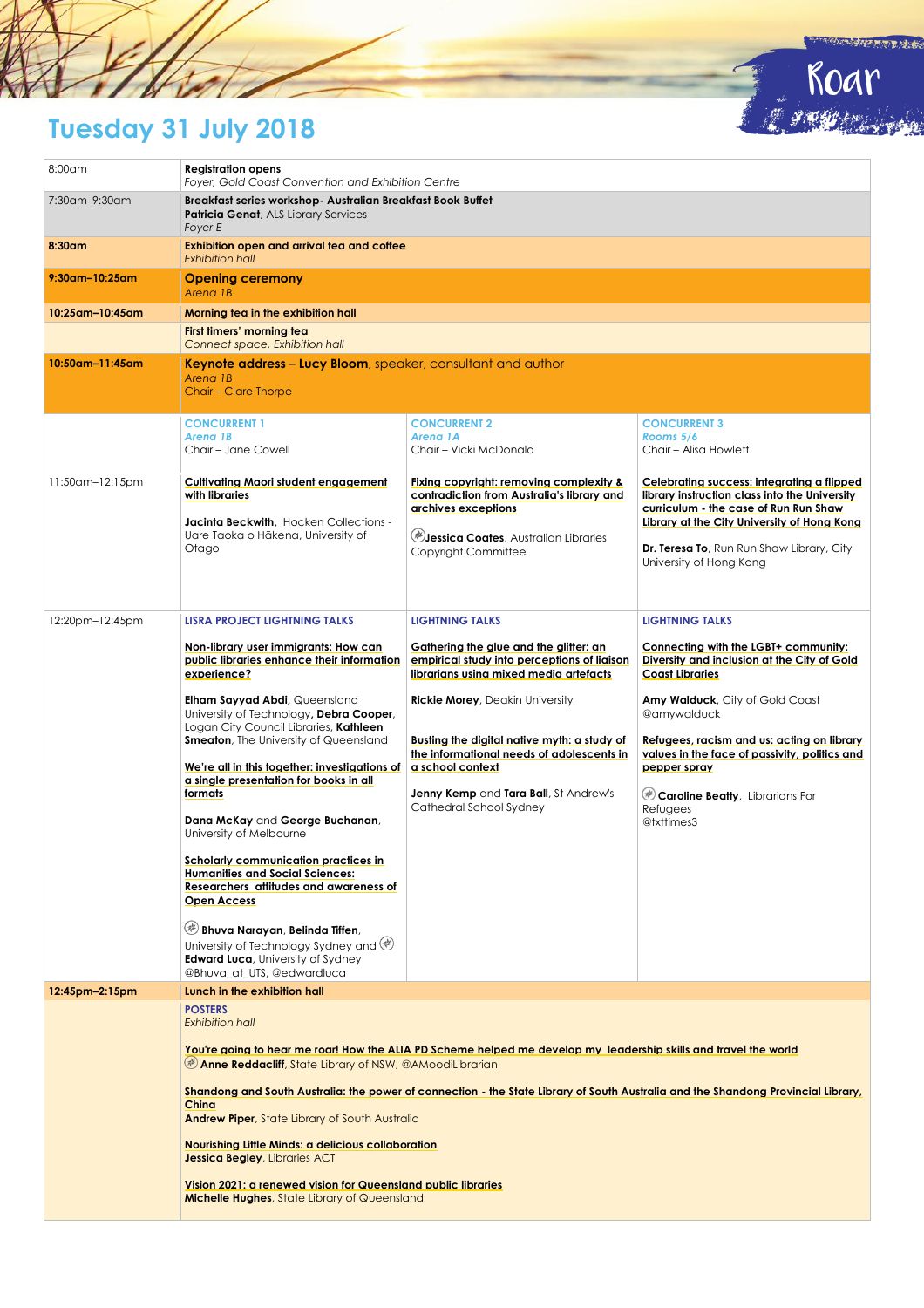|                                                 | 11 1/2 Things for Digital Literacy<br><b>Tiffany Mitchel, Bond University</b>                                                                                                                                                                                                                                                                                                                                                                                                                                                   |                                                                                                                                                                                                                                                                                                                                                                                                                                                                                                                                                                                                                                                                                                                                                                                                                                  |                                                                                                                                                                                                                                                                                                                                                                                                                                                                                                                                                                                                               |
|-------------------------------------------------|---------------------------------------------------------------------------------------------------------------------------------------------------------------------------------------------------------------------------------------------------------------------------------------------------------------------------------------------------------------------------------------------------------------------------------------------------------------------------------------------------------------------------------|----------------------------------------------------------------------------------------------------------------------------------------------------------------------------------------------------------------------------------------------------------------------------------------------------------------------------------------------------------------------------------------------------------------------------------------------------------------------------------------------------------------------------------------------------------------------------------------------------------------------------------------------------------------------------------------------------------------------------------------------------------------------------------------------------------------------------------|---------------------------------------------------------------------------------------------------------------------------------------------------------------------------------------------------------------------------------------------------------------------------------------------------------------------------------------------------------------------------------------------------------------------------------------------------------------------------------------------------------------------------------------------------------------------------------------------------------------|
| 1:00pm-2:00pm                                   | <b>INDUSTRY PARTNER SESSIONS</b><br>Rooms 5/6<br>$1:00$ pm $-1:10$ pm<br>- Nada Stanojlovic, Wavesound<br>$1:12pm-1:22pm$<br>- Tim Clynes, Emerald Publishing<br>$1:24pm-1:34pm$<br>$1:36$ pm- $1:46$ pm                                                                                                                                                                                                                                                                                                                        | Wavesound Takes RBdigital to a New Level—with Eight Content Services All in One App<br>The Emerald eCase Collection. Real world business scenarios for the classroom.<br>Your Library's Workflow, Made Easy - Tracie Dawson, EBSCO<br>The Library Technology Outlook, 2018 and beyond - Jeremy Langley, Civica                                                                                                                                                                                                                                                                                                                                                                                                                                                                                                                   |                                                                                                                                                                                                                                                                                                                                                                                                                                                                                                                                                                                                               |
|                                                 | <b>CONCURRENT 4</b>                                                                                                                                                                                                                                                                                                                                                                                                                                                                                                             | <b>CONCURRENT 5</b>                                                                                                                                                                                                                                                                                                                                                                                                                                                                                                                                                                                                                                                                                                                                                                                                              | <b>CONCURRENT 6</b>                                                                                                                                                                                                                                                                                                                                                                                                                                                                                                                                                                                           |
|                                                 | Arena 1B<br>Facilitated by Gillian Hallam                                                                                                                                                                                                                                                                                                                                                                                                                                                                                       | Arena 1A<br>Chair - Wendy Abbott                                                                                                                                                                                                                                                                                                                                                                                                                                                                                                                                                                                                                                                                                                                                                                                                 | Rooms 5/6<br>Chair - Sue McKerracher                                                                                                                                                                                                                                                                                                                                                                                                                                                                                                                                                                          |
| 2:15pm-2:40pm<br>2:45pm-3:10pm<br>3:15pm-3:40pm | <b>PANEL SESSION</b><br>Information literacy in changing times:<br>challenges and opportunities for<br>contemporary libraries. An international<br>panel discussion<br>Fiona Salisbury, La Trobe University Library<br>(Australia), Damian Lodge, Lincoln<br>University (New Zealand) and<br>Rajendra Munoo, Singapore<br>Management University (Singapore),<br>Sara Pek, National Library Board<br>(Singapore), Deborah Ponting, Ormiston<br>College (Australia)<br>$\mathcal O$ Facilitated by Gillian Hallam,<br>@GillHallam | <b>LIGHTNING TALKS</b><br>Collaborate and advocate for diverse<br>communities<br>Mare Maticevski, Broroondara Park<br>Primary School and Oriana Acevedo,<br>State Library of New South Wales<br>The library as 3rd Space: how our rural<br>library is leaping into this concept - and<br>daring to roar about it<br>Elisabeth Marrow, South Taranaki District<br>Council<br>@LisMarrow<br>Telling our story: developing a public<br>library marketing plan<br><b>Karyn Siegmann</b> , Bayside Library<br>Service (Vic)<br>Back to basics within a school library:<br>discover and enhance student<br>engagement and voice<br><b>Sophie Strang, Brighton Beach Primary</b><br>School<br>Data speaks volumes: evidence-based<br>delivery of library services in a user-<br>centered library<br>Caitlin MacKenzie Mannion, New York | Australian health libraries' contributions to<br>hospital accreditation and the National<br><b>Safety and Quality Health Services</b><br>(NSQHS) Standards: results of the Health<br>Libraries for National Standards (HeLiNS)<br>research project<br>Gemma Siemensma, Health Libraries<br>Australia<br>Myth-busting search techniques for a<br>public health systematic review<br>Uyndall Warton, Menzies School of<br><b>Health Research</b><br><b>Reinventing support for medical students:</b><br>LibGuides as a pedagogical tool<br>Cathy Burton and Tom Foley, Australian<br><b>National University</b> |
|                                                 |                                                                                                                                                                                                                                                                                                                                                                                                                                                                                                                                 | University Shanghai<br>PEER REVIEW                                                                                                                                                                                                                                                                                                                                                                                                                                                                                                                                                                                                                                                                                                                                                                                               |                                                                                                                                                                                                                                                                                                                                                                                                                                                                                                                                                                                                               |
| 3:40pm-4:00pm                                   | Afternoon Tea in the exhibition hall                                                                                                                                                                                                                                                                                                                                                                                                                                                                                            |                                                                                                                                                                                                                                                                                                                                                                                                                                                                                                                                                                                                                                                                                                                                                                                                                                  |                                                                                                                                                                                                                                                                                                                                                                                                                                                                                                                                                                                                               |
| 3:40pm-4:00pm                                   | Connect space, Exhibition hall                                                                                                                                                                                                                                                                                                                                                                                                                                                                                                  | "CATS" of APLIC - A Tweet-Up and Meet-Up with the ALIA Students and New Graduates Group                                                                                                                                                                                                                                                                                                                                                                                                                                                                                                                                                                                                                                                                                                                                          |                                                                                                                                                                                                                                                                                                                                                                                                                                                                                                                                                                                                               |
| 4:00pm-4:55pm                                   | Keynote address - Opeta Alefaio, Director, National Archives of Fiji<br>Arena 1B<br>Chair - Ania Biazik                                                                                                                                                                                                                                                                                                                                                                                                                         |                                                                                                                                                                                                                                                                                                                                                                                                                                                                                                                                                                                                                                                                                                                                                                                                                                  |                                                                                                                                                                                                                                                                                                                                                                                                                                                                                                                                                                                                               |
| 5:00pm-7:00pm                                   | <b>Welcome reception</b><br><b>Exhibition hall</b>                                                                                                                                                                                                                                                                                                                                                                                                                                                                              |                                                                                                                                                                                                                                                                                                                                                                                                                                                                                                                                                                                                                                                                                                                                                                                                                                  | Proudly sponsored by Charles Sturt University                                                                                                                                                                                                                                                                                                                                                                                                                                                                                                                                                                 |
| 7:00pm-10:00pm                                  | <b>Taste of Gold Coast dinner</b><br>The Cuban                                                                                                                                                                                                                                                                                                                                                                                                                                                                                  |                                                                                                                                                                                                                                                                                                                                                                                                                                                                                                                                                                                                                                                                                                                                                                                                                                  | Proudly sponsored by ALS Library Services                                                                                                                                                                                                                                                                                                                                                                                                                                                                                                                                                                     |
| 7:00pm-10:00pm                                  | <b>Taste of Gold Coast dinner</b><br>Mamasan Kitchen and Bar                                                                                                                                                                                                                                                                                                                                                                                                                                                                    |                                                                                                                                                                                                                                                                                                                                                                                                                                                                                                                                                                                                                                                                                                                                                                                                                                  | Proudly sponsored by Gale-Cengage Learning                                                                                                                                                                                                                                                                                                                                                                                                                                                                                                                                                                    |
| 7:00pm-10:00pm                                  | <b>Taste of Gold Coast dinner</b><br><b>Nero Dining</b>                                                                                                                                                                                                                                                                                                                                                                                                                                                                         |                                                                                                                                                                                                                                                                                                                                                                                                                                                                                                                                                                                                                                                                                                                                                                                                                                  | Proudly sponsored by Bibliotheca                                                                                                                                                                                                                                                                                                                                                                                                                                                                                                                                                                              |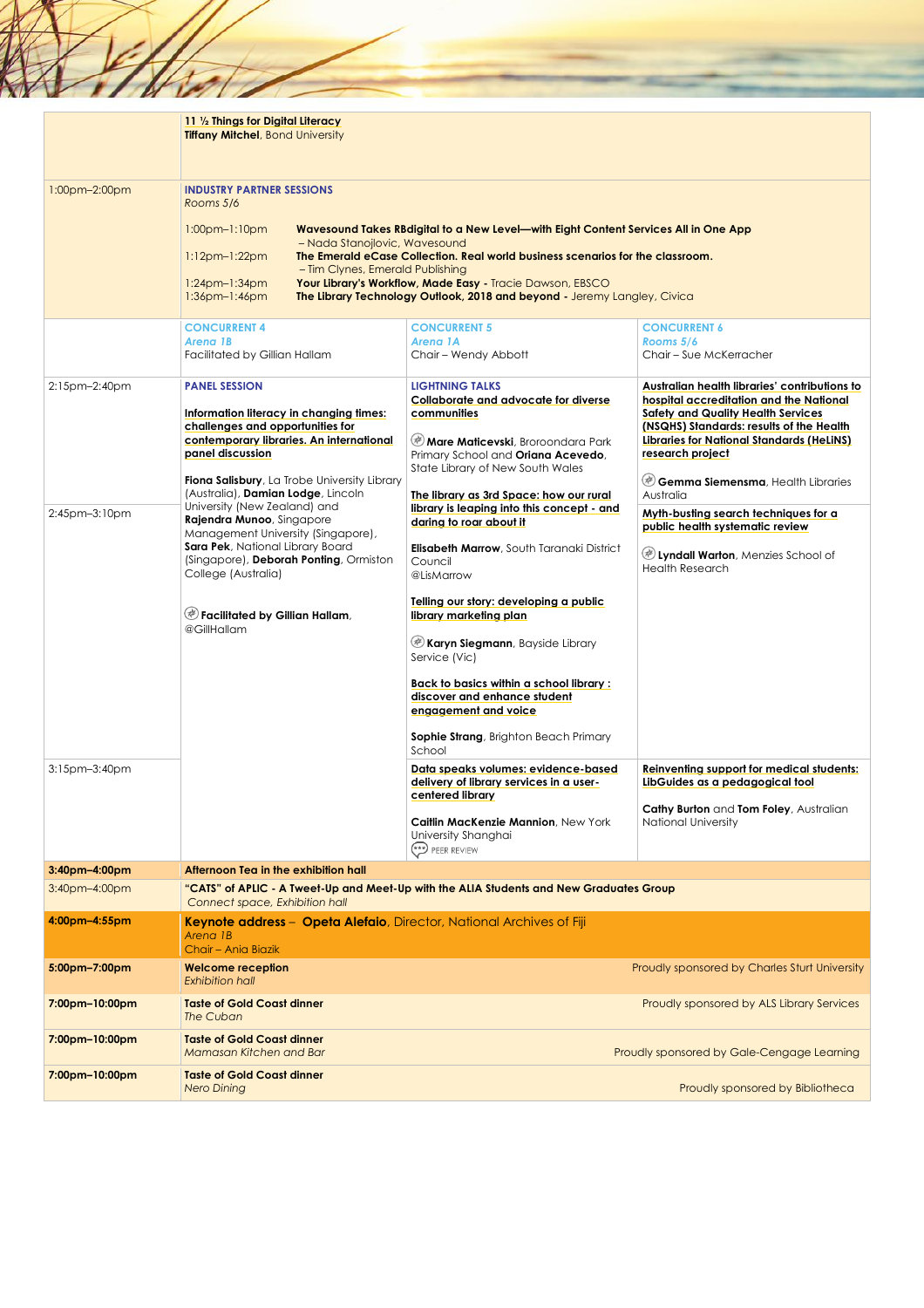

Leap

j



| 8:00am             | <b>Registration opens</b><br>Foyer, Gold Coast Convention and Exhibition Centre                                                                                                                                                                                                                                                                                                                                                                                                                                                                                                                                                                                                                                                                                                     |                                                                                                                                                                                                                                                                                                                                                                                           |                                                                                                                                   |
|--------------------|-------------------------------------------------------------------------------------------------------------------------------------------------------------------------------------------------------------------------------------------------------------------------------------------------------------------------------------------------------------------------------------------------------------------------------------------------------------------------------------------------------------------------------------------------------------------------------------------------------------------------------------------------------------------------------------------------------------------------------------------------------------------------------------|-------------------------------------------------------------------------------------------------------------------------------------------------------------------------------------------------------------------------------------------------------------------------------------------------------------------------------------------------------------------------------------------|-----------------------------------------------------------------------------------------------------------------------------------|
| 7:30am-9:30am      | Breakfast series workshop - Lightbulb Improv<br>Lou Maconachie, Amy Crawford and Merriden Warral, Lightbulb Improv<br>Foyer E                                                                                                                                                                                                                                                                                                                                                                                                                                                                                                                                                                                                                                                       |                                                                                                                                                                                                                                                                                                                                                                                           |                                                                                                                                   |
| 8:30am             | Exhibition open and arrival tea and coffee<br><b>Exhibition hall</b>                                                                                                                                                                                                                                                                                                                                                                                                                                                                                                                                                                                                                                                                                                                |                                                                                                                                                                                                                                                                                                                                                                                           |                                                                                                                                   |
| $9:30$ am-10:25am  | Keynote address - Dave Snowden, Chief Scientific Officer, Cognitive Edge<br>Arena 1B<br>Chair - Monika Szunejko                                                                                                                                                                                                                                                                                                                                                                                                                                                                                                                                                                                                                                                                     |                                                                                                                                                                                                                                                                                                                                                                                           |                                                                                                                                   |
| 10:25am-10:45am    | Morning Tea in the exhibition hall                                                                                                                                                                                                                                                                                                                                                                                                                                                                                                                                                                                                                                                                                                                                                  |                                                                                                                                                                                                                                                                                                                                                                                           |                                                                                                                                   |
| $10:50$ am-11:45am | Author panel session - Caroline Overington, Rachel Johns, Kristina Olsson, Hannah Richell<br>Arena 1B<br>Chair – Louise Sherwin-Stark                                                                                                                                                                                                                                                                                                                                                                                                                                                                                                                                                                                                                                               |                                                                                                                                                                                                                                                                                                                                                                                           |                                                                                                                                   |
|                    | <b>CONCURRENT 7</b><br>Arena 1B<br>Chair - Jan Richards                                                                                                                                                                                                                                                                                                                                                                                                                                                                                                                                                                                                                                                                                                                             | <b>CONCURRENT 8</b><br>Arena 1A<br>Chair - Judy Ng                                                                                                                                                                                                                                                                                                                                        | <b>CONCURRENT 9</b><br>Rooms 5/6<br>Chair - Jiaxin Low                                                                            |
| 11:50am-12:15pm    | A data-driven investigation into the<br>availability of books for e-lending:<br>comparing Australia, the US, the UK, NZ<br>and Canada                                                                                                                                                                                                                                                                                                                                                                                                                                                                                                                                                                                                                                               | <b>Operations remake: optimizing</b><br>operational efficiency, productivity and<br>convenience to users through innovation<br>and process changes                                                                                                                                                                                                                                        | How big is the leap between our ideals<br>and reality<br>Troy Tuhou, Auckland University of                                       |
|                    | Associate Professor Rebecca Giblin,<br>Monash University<br>@rgibli                                                                                                                                                                                                                                                                                                                                                                                                                                                                                                                                                                                                                                                                                                                 | Lo Wan Ni, National Library Board<br>Singapore                                                                                                                                                                                                                                                                                                                                            | Technology<br>@ttuhou<br>PEER REVIEW                                                                                              |
| 12:20pm-12:45pm    | Cracking the code                                                                                                                                                                                                                                                                                                                                                                                                                                                                                                                                                                                                                                                                                                                                                                   | <b>LIGHTNING TALKS</b>                                                                                                                                                                                                                                                                                                                                                                    | <b>LIGHTNING TALKS</b>                                                                                                            |
|                    | <b>Margot Riley</b> , State Library of New South<br>Wales                                                                                                                                                                                                                                                                                                                                                                                                                                                                                                                                                                                                                                                                                                                           | Leapina into the unknown: adaptina to a<br>multi-storey, seven day a week,<br>'destination' library                                                                                                                                                                                                                                                                                       | Welcome to the library: supporting literacy<br>development in adult learners                                                      |
|                    |                                                                                                                                                                                                                                                                                                                                                                                                                                                                                                                                                                                                                                                                                                                                                                                     | <b>Joanna Andrew</b> , City of Perth Library                                                                                                                                                                                                                                                                                                                                              | Troy Watson, Melton City Council                                                                                                  |
|                    |                                                                                                                                                                                                                                                                                                                                                                                                                                                                                                                                                                                                                                                                                                                                                                                     | Job redesign: building staff capabilities for<br>libraries of the future                                                                                                                                                                                                                                                                                                                  | <b>Supporting Queensland Screenagers</b><br>make the leap to university: moving from<br>year 12 to first year university          |
|                    |                                                                                                                                                                                                                                                                                                                                                                                                                                                                                                                                                                                                                                                                                                                                                                                     | <b>Zubaidah Mohsen, National Library Board</b><br>Singapore                                                                                                                                                                                                                                                                                                                               | research<br>Kate Kirby, St Andrew's Anglican College<br>and Janet Turley, University of the<br>Sunshine Coast<br>@InformationKaty |
| 12:45pm-2:15pm     | Lunch in the exhibition hall                                                                                                                                                                                                                                                                                                                                                                                                                                                                                                                                                                                                                                                                                                                                                        |                                                                                                                                                                                                                                                                                                                                                                                           |                                                                                                                                   |
|                    | <b>POSTERS</b><br><b>Exhibition hall</b><br>Digital thinking in libraries: more than just tech!<br>Kate Kirby, St Andrew's Anglican College, @InformationKaty<br>Learning from a prodigy: data informed decisions in the library<br>Liya Louis, Virginia Commonwealth University School of the Arts, Qatar<br>Connect, collaborate and cultivate: an example of community collaboration in a private tertiary institute<br>Mojgan Sadighi, IPU New Zealand<br><b>Collaborative innovation: Australia's National edeposit network (NED)</b><br><b>Libby Cass</b> , National Library of Australia, @ Anna Raunik, State Library of Queensland<br>Understanding Asia: sixty years of collecting by the National Library of Australia<br>Mr Wishnu Hardi, National Library of Australia |                                                                                                                                                                                                                                                                                                                                                                                           |                                                                                                                                   |
| 1:00pm-2:00pm      | <b>INDUSTRY PARTNER SESSIONS</b><br>Rooms 5/6<br>$1:00$ pm-1:25pm<br>$1:27$ pm-1:37pm<br>1:39pm-1:49pm<br>- Anthony Dona, Clarivate Analytics<br>$1:51$ pm $-2:01$ pm<br>- Kayla Matheson, OCLC                                                                                                                                                                                                                                                                                                                                                                                                                                                                                                                                                                                     | <b>Oxford research encyclopedias: reference reimagined</b> – Anthony Teo, Oxford University Press<br><b>Roar, Leap, Dare into community engaged collections</b> – Anthony Watson, The Book House<br>Extending the coverage of bibliometric analysis beyond internationally recognised content<br>Bridging Communities: sharing the latest knowledge and breakthroughs in resource sharing |                                                                                                                                   |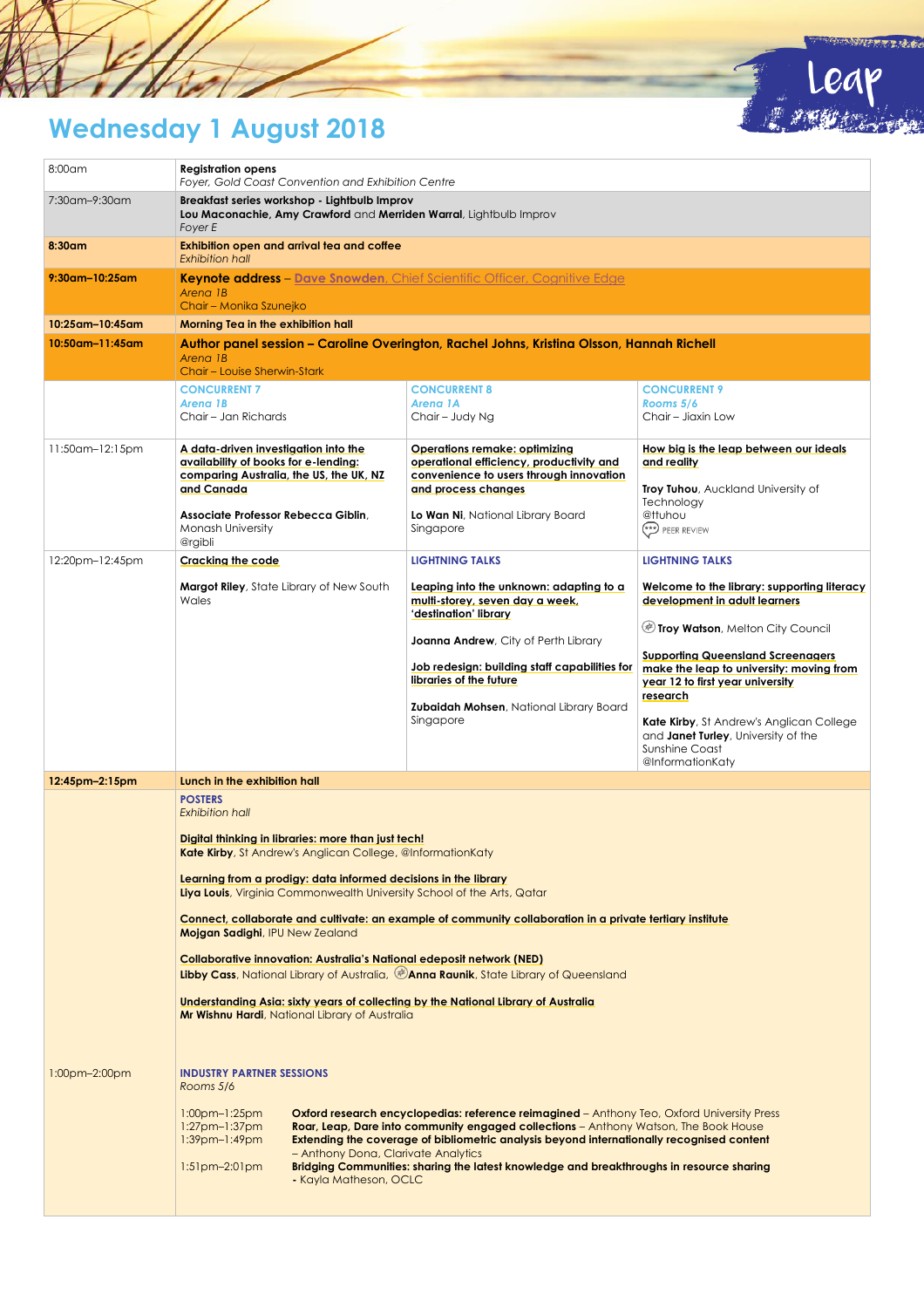|                | <b>CONCURRENT 10</b><br>Arena 1B<br>Chair - Lyndall Osborne                                                                                                                                  | <b>CONCURRENT 11</b><br>Arena 1A<br>Chair - Diane Velasquez                                                                                                                                                                                                | <b>CONCURRENT 12</b><br>Rooms 5/6<br>Chair - Paula Kelly Paull                                                                           |
|----------------|----------------------------------------------------------------------------------------------------------------------------------------------------------------------------------------------|------------------------------------------------------------------------------------------------------------------------------------------------------------------------------------------------------------------------------------------------------------|------------------------------------------------------------------------------------------------------------------------------------------|
| 2:15pm-2:40pm  | Yolnu Rom Napurrn Dhukarr: a Livina<br><b>Room Project in Galiwin ku Community</b><br>Library, North East Arnhem Land<br>Maeva Masterson and Carol Stableford,<br>Northern Territory Library | <b>LIGHTNING TALKS</b><br>Trove: the next 10 years<br>Alison Dellit and Cathie Oats, National<br>Library of Australia<br>@aldellit                                                                                                                         | We need to talk about information<br>experience in a post truth world<br>Kate Davis, University of Southern<br>Queensland<br>@katiedavis |
| 2:45pm-3:10pm  | Keeping up with the Librarians: staying<br>relevant in the age of social media<br>Bonnie Mager and Andrew Eng,<br>Invercargill City Libraries and Archives<br>@BonnieMagerNZ                 | Destination research: podcasting to build<br>a culture of engaged research support<br>Anna Du Chesne, Southern Cross<br>University<br>Deep dive into space<br>Lenore O'Connor and Medwenna<br><b>Buckland</b> , Macquarie University Library<br>@giddylily | Get connected: network theory for library<br>professionals<br><b>Rob Thomson</b> , TAFE NSW - Wollongong<br>@robthomson2528              |
| 3:15pm-3:40pm  | Usina social media to promote diaital<br>cultural collections: work smarter not<br>harder<br><b>Paige Wright</b> , University of Newcastle<br>@WrightPaige                                   | Innovative Pacific curriculum integration<br>through academic and information<br>literacy partnerships<br>Judy McFall-McCaffery and Marina<br>McCartney, University of Auckland<br>PEER REVIEW                                                             | <b>Research Support: a Collaborative</b><br>Approach<br>Mary O'Connor, The University of Adelaide                                        |
| 3:40pm-4:00pm  | Afternoon Tea in the exhibition hall                                                                                                                                                         |                                                                                                                                                                                                                                                            |                                                                                                                                          |
| 3:40pm-4:00pm  | Connect space, Exhibition hall                                                                                                                                                               | "CATS" of APLIC - A Tweet-Up and Meet-Up with the ALIA Students and New Graduates Group                                                                                                                                                                    |                                                                                                                                          |
| 4:00pm-4:55pm  | <b>Keynote address</b><br>Individually, we are one drop. Together, we are an ocean<br>Arena 1B<br>Chair: James Brett, Civica                                                                 | Christine MacKenzie, IFLA President-elect and Allison Dobbie, INELI Oceania chair                                                                                                                                                                          | Proudly sponsored by Civica                                                                                                              |
| 7:00pm-11:00pm | <b>Conference Dinner: 'Wanderlust'</b><br>Arena 2                                                                                                                                            |                                                                                                                                                                                                                                                            | Proudly sponsored by Australian Publishers Association and Copyright Agency                                                              |

 $\frac{1}{4}$ 

 $\chi$ / $\chi$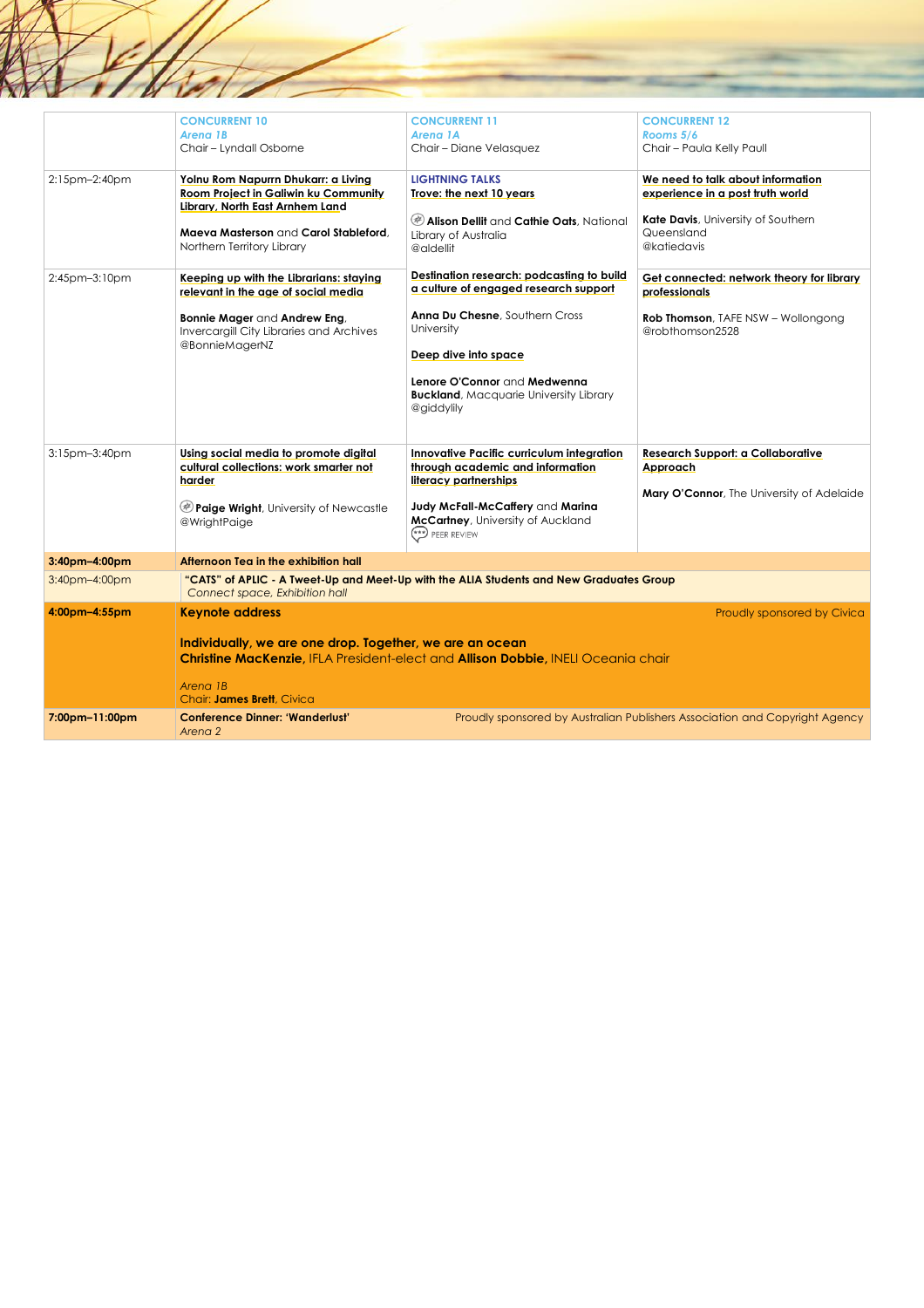

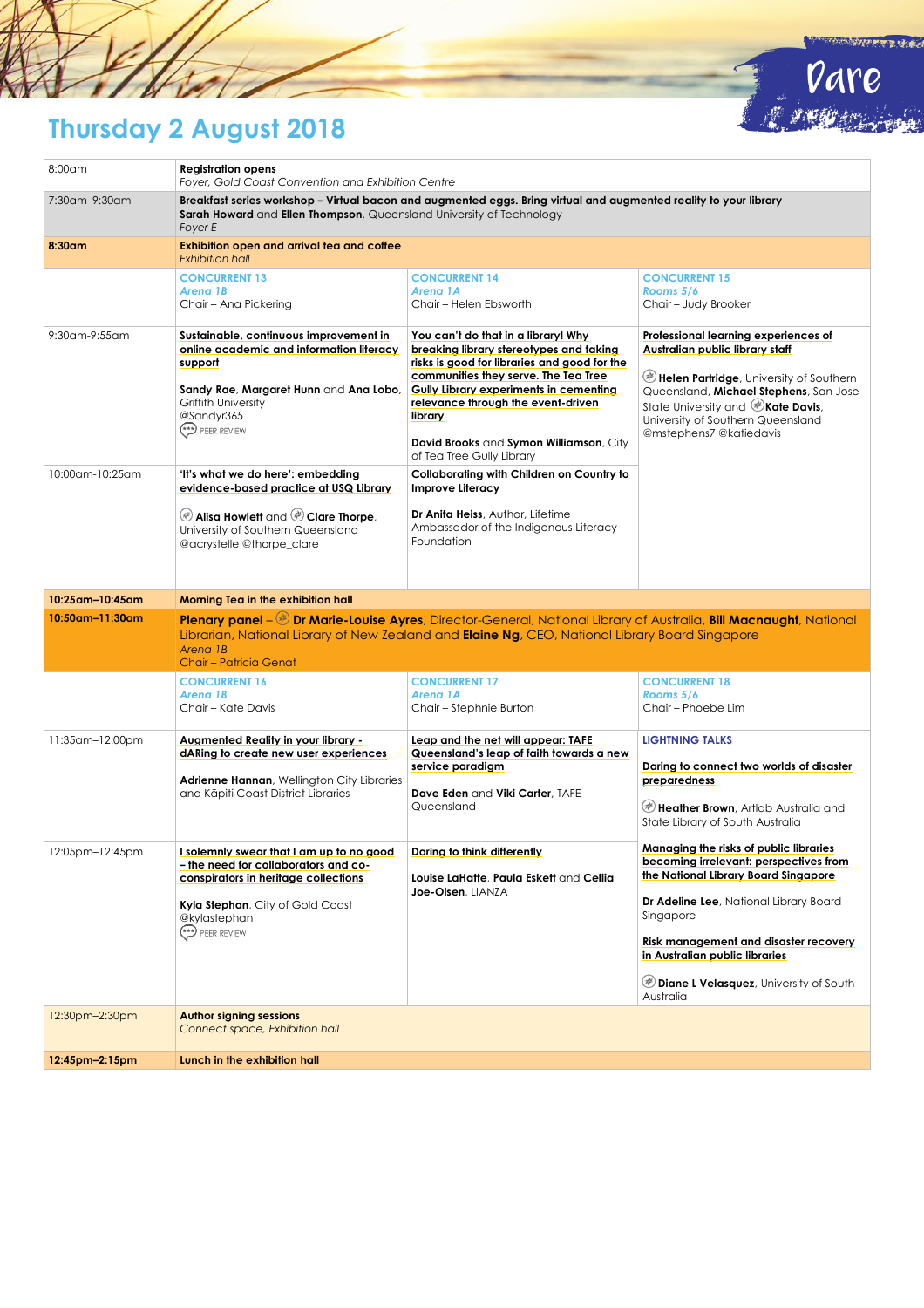|               | <b>POSTERS</b><br><b>Exhibition hall</b>                                                                                                                             |                                                                                                                                                                                                                                                                                                                                                       |                                                                                                                                                                              |
|---------------|----------------------------------------------------------------------------------------------------------------------------------------------------------------------|-------------------------------------------------------------------------------------------------------------------------------------------------------------------------------------------------------------------------------------------------------------------------------------------------------------------------------------------------------|------------------------------------------------------------------------------------------------------------------------------------------------------------------------------|
|               | Daring greatly: how a little library cohort achieves above its station<br><b>Elisabeth Marrow, South Taranaki District Council</b><br>@LisMarrow                     |                                                                                                                                                                                                                                                                                                                                                       |                                                                                                                                                                              |
|               | professional<br><b>Jigger Nicolas, TAFE Queensland</b>                                                                                                               | From fieldwork to immersion: a trans-continental personal account of transformation and what it means to be an information                                                                                                                                                                                                                            |                                                                                                                                                                              |
|               | an academic library                                                                                                                                                  | It may all burn down in a most delightful way! Taking risks and challenging the done thing to enable opportunity-led innovation in<br><b>Ellen Thompson</b> and <b>Kim Lewin</b> , Queensland University of Technology Library, @skolvan                                                                                                              |                                                                                                                                                                              |
|               | Library four using Virtual Reality: the National Institute of Education library experience<br>Jacky Wong and Douglas Lau, National Institute of Education, Singapore |                                                                                                                                                                                                                                                                                                                                                       |                                                                                                                                                                              |
|               | <b>Researcher Innovation in an Increasingly Digital World</b><br>Sarah Dern and Daniel Walker, Bond University                                                       |                                                                                                                                                                                                                                                                                                                                                       |                                                                                                                                                                              |
| 1:00pm-2:00pm | <b>INDUSTRY PARTNER SESSIONS</b><br>Rooms 5/6                                                                                                                        |                                                                                                                                                                                                                                                                                                                                                       |                                                                                                                                                                              |
|               | $1:00$ pm $-1:10$ pm<br>$1:12pm-1:22pm$<br>- James Taylor, Wolters Kluwer                                                                                            | <b>The Advantages of Cloud RFID - Jayson Emery, Adilam Technologies</b><br>Tools and services for supporting systematic reviewers and advanced searching                                                                                                                                                                                              |                                                                                                                                                                              |
|               | $1:24$ pm-1:34pm<br>$1:36$ pm- $1:46$ pm<br>$1:48$ pm- $1:58$ pm                                                                                                     | JoVE, making science easy through video - Jorge Gonez, JoVE<br>Ups and Downs - designing successful help pods for libraries - Paul White, Instinct Furniture Australia<br>Highlights of the Springer Nature Major Reference Works Program for Public, Health and Government Libraries<br>- Jessica Hodge, National Licensing Manager, Springer Nature |                                                                                                                                                                              |
|               |                                                                                                                                                                      |                                                                                                                                                                                                                                                                                                                                                       |                                                                                                                                                                              |
|               | <b>CONCURRENT 19</b><br>Arena 1B<br>Chair - Clare Thorpe                                                                                                             | <b>CONCURRENT 20</b><br>Arena 1A<br>Chair - Louise LaHatte                                                                                                                                                                                                                                                                                            | <b>CONCURRENT 21</b><br>Rooms 5/6<br>Chair - Monika Szunejko                                                                                                                 |
|               |                                                                                                                                                                      |                                                                                                                                                                                                                                                                                                                                                       |                                                                                                                                                                              |
| 2:15pm-2:40pm | <b>PANEL SESSION</b><br>Student voices: hearing outside our                                                                                                          | The market place: how retail therapy can<br>boost collection performance                                                                                                                                                                                                                                                                              | <b>LIGHTNING TALKS</b><br>Two years after Experiences of INELI                                                                                                               |
|               | bubble                                                                                                                                                               | <b>Matt Pascoe, Ipswich Libraries</b>                                                                                                                                                                                                                                                                                                                 | Oceania Innovators                                                                                                                                                           |
|               |                                                                                                                                                                      |                                                                                                                                                                                                                                                                                                                                                       |                                                                                                                                                                              |
| 2:45pm-3:10pm | Students from Southern Cross University,<br>Bond University and Griffith University.                                                                                 | Marketing and promotion of special                                                                                                                                                                                                                                                                                                                    | and <b>Ania Biazik</b> , Auckland Council,<br>Auckland Libraries @Ania30                                                                                                     |
|               | Facilitated by Linda O'Brien, Griffith<br>University                                                                                                                 | libraries and collections: methods,<br>vehicles and activities<br><b>Gemma Steele</b> , Museums Victoria                                                                                                                                                                                                                                              | Nina Nakaora, Suva City Carnegie Library<br>Beyond the page: the development,<br>implementation and continuation of a<br>region wide children and youth literary<br>festival |
|               |                                                                                                                                                                      |                                                                                                                                                                                                                                                                                                                                                       | <b>Stephnie Burton</b> , Upper Hutt City Library<br>@realstephnieb                                                                                                           |
|               |                                                                                                                                                                      |                                                                                                                                                                                                                                                                                                                                                       | Community languages collections: an<br>exploration of their declining popularity in<br>light of emerging community needs in the<br>City of Marion                            |
|               |                                                                                                                                                                      |                                                                                                                                                                                                                                                                                                                                                       | Ola Wleklinski, City of Marion                                                                                                                                               |
|               |                                                                                                                                                                      |                                                                                                                                                                                                                                                                                                                                                       | DARE you outsource your library freshmen<br>orientation to student facilitators? Why we<br>are ROARING about it at Singapore<br><b>Management University Libraries</b>       |
|               |                                                                                                                                                                      |                                                                                                                                                                                                                                                                                                                                                       | Redzuan Abdullah, Singapore<br>Management University Libraries                                                                                                               |
| 3:15pm-3:40pm | Bringing leadership in libraries to life                                                                                                                             | A daring challenge: how to reinvent a                                                                                                                                                                                                                                                                                                                 | <b>Talent Management Strategy as a Catalyst</b>                                                                                                                              |
|               | Chris Buckingham and Mel Neil, Casey                                                                                                                                 | library service                                                                                                                                                                                                                                                                                                                                       | at Singapore Management University<br>(SMU) Libraries                                                                                                                        |
|               | Cardinia Libraries<br>PEER REVIEW                                                                                                                                    | <b>Bernadette Cassidy</b> , New Zealand Spinal<br>Trust<br>@bernicass<br>PEER REVIEW                                                                                                                                                                                                                                                                  | Rajen Munoo, Singapore Management<br>University Libraries<br>@RajenMunoo<br>PEER REVIEW                                                                                      |

ź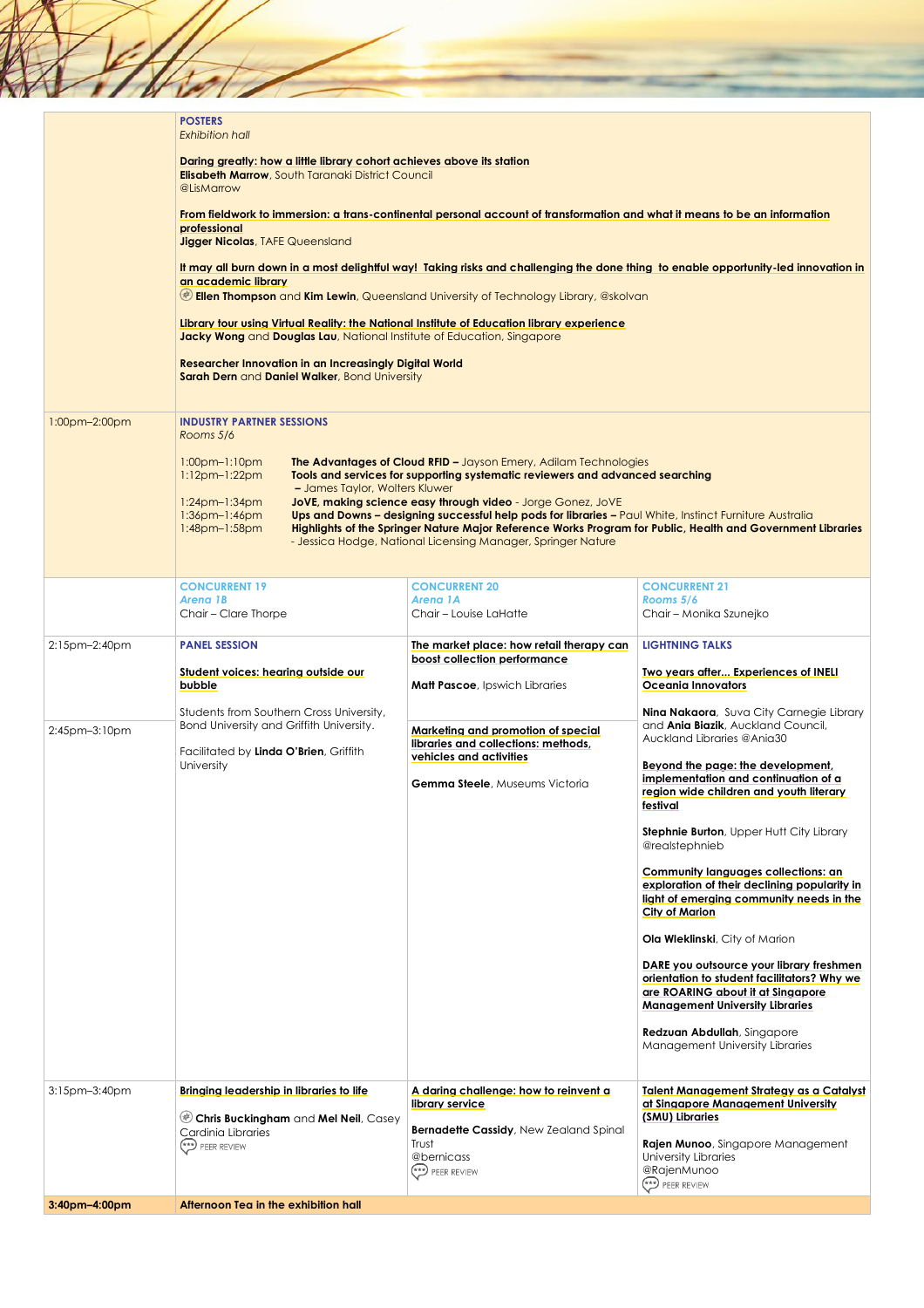| 3:40pm-4:00pm | "CATS" of APLIC - A Tweet-Up and Meet-Up with the ALIA Students and New Graduates Group<br>Connect space, Exhibition hall                                                                                      |                                            |
|---------------|----------------------------------------------------------------------------------------------------------------------------------------------------------------------------------------------------------------|--------------------------------------------|
| 4:00pm-4:55pm | <b>Closing keynote address</b><br>The Heart of Librarianship: Finding Balance in Challenging Times - Dr Michael Stephens, San Jose State University<br>Arena 1B<br>Chair: Lynette Lewis, Gale-Cengage Learning | Proudly sponsored by Gale-Cengage Learning |
| 5:00pm-6:00pm | <b>Members reception</b><br>Foyers E/F                                                                                                                                                                         |                                            |